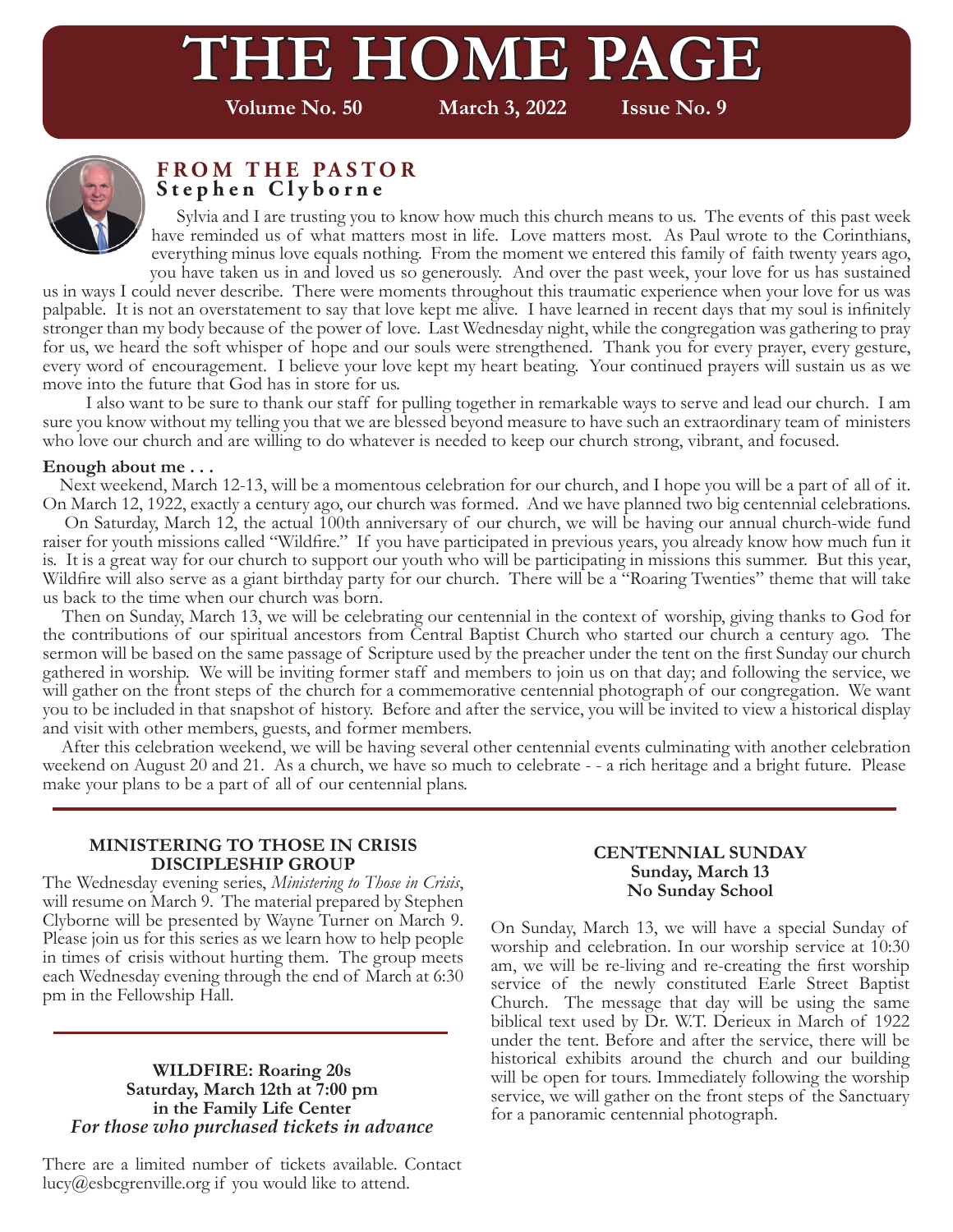### JOIN US IN WORSHIP

#### **Sunday, March 6 10:30 am in the Sanctuary** *First Sunday in Lent*

**Offertory:** *Holy, Holy, Holy* by Betsy Fee, violin **Anthem:** *Arise and Come to Jesus* by the Sanctuary Choir **Scripture:** Philippians 4:8-20

**Sermon:** "What to Do When the Pastor is in 'Jail"" by Jim Wooten

### IN MEMORIAM

#### **BETTY POWELL**

May 30, 1930 - February 23, 2022

# CONGRATULATIONS

**Luke and Kelsea Burton** upon the recent birth of their daughter, Mae Jean Burton, on February 21. The proud big sisters are Lyla and Harper.

# ATTENDANCE REPORT

#### **Week of February 27, 2022**

| <b>Sunday School Attendance</b> |  |
|---------------------------------|--|
|                                 |  |
|                                 |  |
|                                 |  |
| <b>Worship Attendance</b>       |  |
|                                 |  |
|                                 |  |
|                                 |  |
|                                 |  |

## BUDGET REPORT

#### **Report for Sunday, February 27, 2022**

# DEACON OF THE WEEK



**Lamar McCarrell is our deacon of the week.** He and his wife, Harriet, have been members of Earle Street since 2007. Their daughter and son-in law, Susan and David Lyon and granddaughter, Bess, live in Columbia. He is coleader of the Prayer Team, a

member of the Sanctuary Choir, and the Director of the Senior Adult Choir.

## THANK YOU

Thank you to everyone for the birthday wishes, prayers, and all your kind deeds. You have been such a help to me over the years. You generosity continues on today.

James Sheppard

Thank you for your in-kind donation of Souper Bowl donations for our food pantry in February. With your support, United Ministries provides both compassionate care for those in crisis now as well as opportunities for financial stability in the future. Your compassion and generosity help to ensure that all families have the opportunity to thrive in Greenville.

> Lizzie Bebber Executive Director United Ministries

#### **AN UPDATE ON STEPHEN CLYBORNE**

Our pastor continues to make progress as he recuperates from a major heart attack last week. Under the supervision and advice of his cardiologist, he will be easing back into his responsibilities on a limited basis over the next several weeks. Unfortunately, because of other significant blockages that cannot be resolved with stents, he will be facing heart bypass surgery once he has recovered and stabilized from his recent heart attack. The surgery will be scheduled in about three months.

In the meantime, Stephen will be primarily working from home during the week, but hopes to be back in the pulpit soon. Please continue to pray for Stephen as he recuperates from his heart attack, that God will give him peace and strength. And please continue to pray for Sylvia as well as they face the challenges ahead.

As we continue to give Stephen the space and time to recover, please remember that the ministerial staff and the ministry assistants are available to assist you.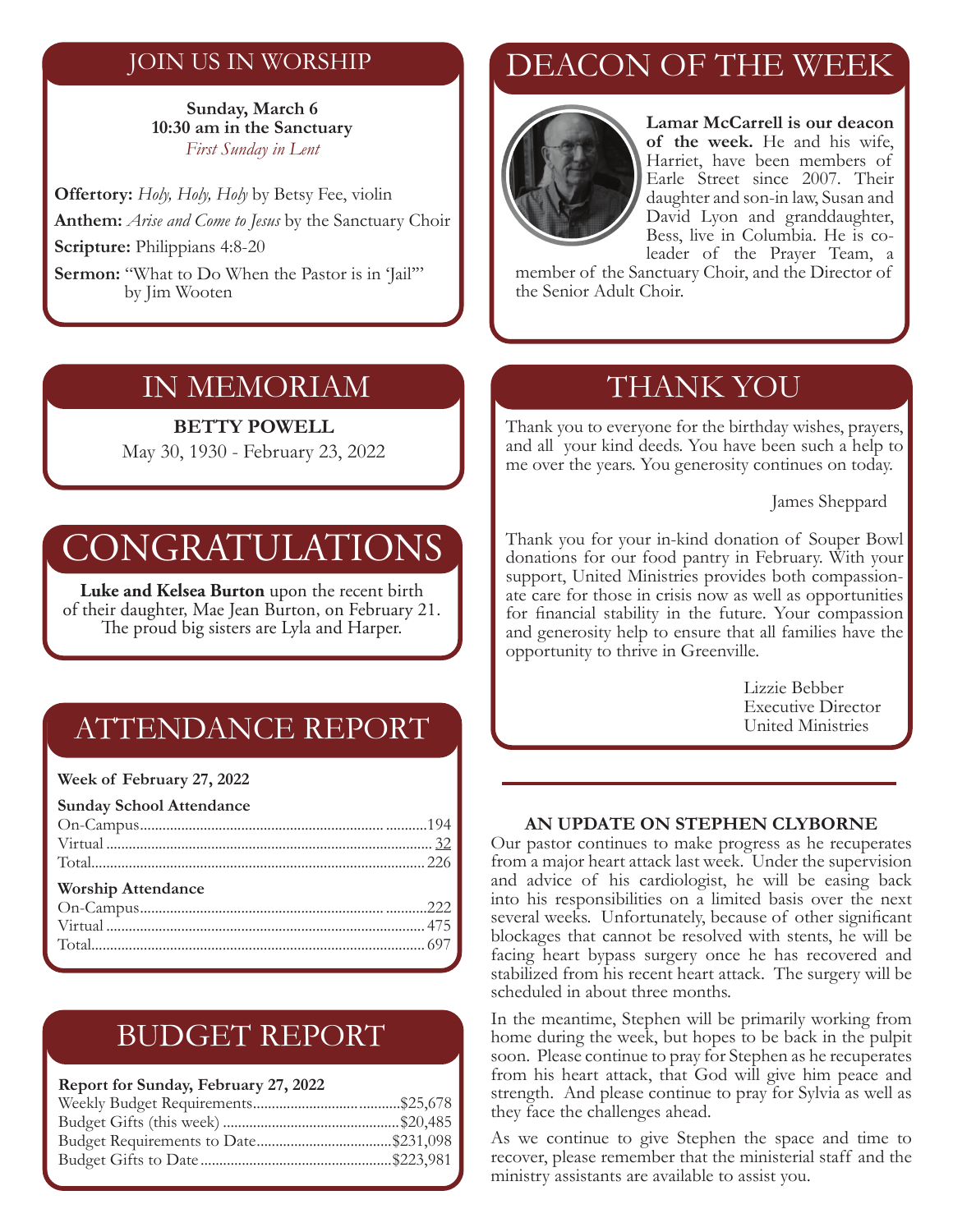#### **ANNIE ARMSTRONG EASTER OFFERING FOR NATIONAL MISSIONS Our Goal: \$10,000**

Did you know that the first pastor of Earle Street Baptist Church, Rev. Furman Moore, would be considered a "church planter" in today's language? In 1918, when Moore registered for the draft, he listed his occupation as "minister" and his employer as "The Home Mission Board," now the North American Mission Board. He was affiliated with the South Carolina Baptist Convention and was widely known for this role in starting and developing churches.

Like Rev. Moore, there are missionaries today, serving all across North America, who are starting and developing churches. Since 2010, more than 8.700 new churches have been planted across North America. These missionaries, like Furman Moore, are supported by the North American Mission Board through gifts given to the Annie Armstrong Easter Offering.

Someone in the early 1900s gave a gift that was used to support Furman Moore and plant Earle Street Baptist Church. Here, 100 years later, we are celebrating that church plant. Will you join us in supporting these efforts and give a gift to start a new church? Who knows? Maybe the missionary we help support will plant a church that will be ministering in another community and thriving for 100 or more years!

#### **There Were Twelve Disciples Led by Jim Wooten in the Fellowship Hall Resumes this Wednesday, March 9 "The Thunder Boys" James and John**

Join us on Wednesday nights as Jim Wooten leads us in our adult discipleship group. Some years ago, he put together a series of sermons entitled "There Were Twelve Disciples." This series "paints a portrait" that catches some of the uniqueness of each character and how we could identify with each one.



#### **SUPPORT FOR UKRAINE**

Looking for a tangible way to help meet the needs of the Ukrainian people in the current crisis? As Baptists we know that there is strength in the community of faith, and what we do together can make a real impact for the

Kingdom. Our church has long supported the cooperative work of the Baptist World Alliance, and the BWA offers a way for you to give directly to relief efforts in Ukraine. Founded in 1905, the Baptist World Alliance is a fellowship of 241 conventions and unions in 126 countries and territories comprising 47 million baptized believers in 169,000 churches. For more than 100 years, the Baptist World Alliance has networked the Baptist family to impact the world for Christ with a commitment to strengthen worship, fellowship and unity; lead in mission and evangelism; respond to people in need through aid, relief, and community development; defend religious freedom, human rights, and justice; and advance theological reflection and leadership development. The BWA is responding to the crisis in Ukraine through the mobilization of both prayer and financial resources.

"The level of support our global Baptist family is demonstrating to not just the Ukrainian Baptists, but also to the communities in which they serve, is a testament to the strength and generosity of the global Baptist movement…As brothers and sisters within a global Baptist family, we are all called to be both peacemakers and people of prayer. As one Baptist family rooted in Jesus Christ as Lord, we bear witness to the biblical truth that 'if one member suffers, all the members suffer with it.' We know it is vital for Baptists around the world to stand with those who are suffering and to fervently pray for peace."

To support relief efforts in Ukraine and respond together as one Baptist family join the response at https://www. baptistworld.org/give/. Please note "for Ukraine relief" in the comment box.



#### **SHOP ONLINE AND SUPPORT ESBC!**

Are you an Amazon shopper? Or searching for those last minute gifts? If so, did you know you can shop online through Amazon Smile

and allow ESBC to receive a portion of the purchase amount? Simply go to smile.amazon.com and set up Earle Street Baptist Church as your charity preference. Then when you shop Amazon, go to the smile.amazon.com rather than the normal Amazon.com. Your shopping experience, orders, and lists will all be the same as usual, but you'll be sending a portion of your purchase amounts to support our church!